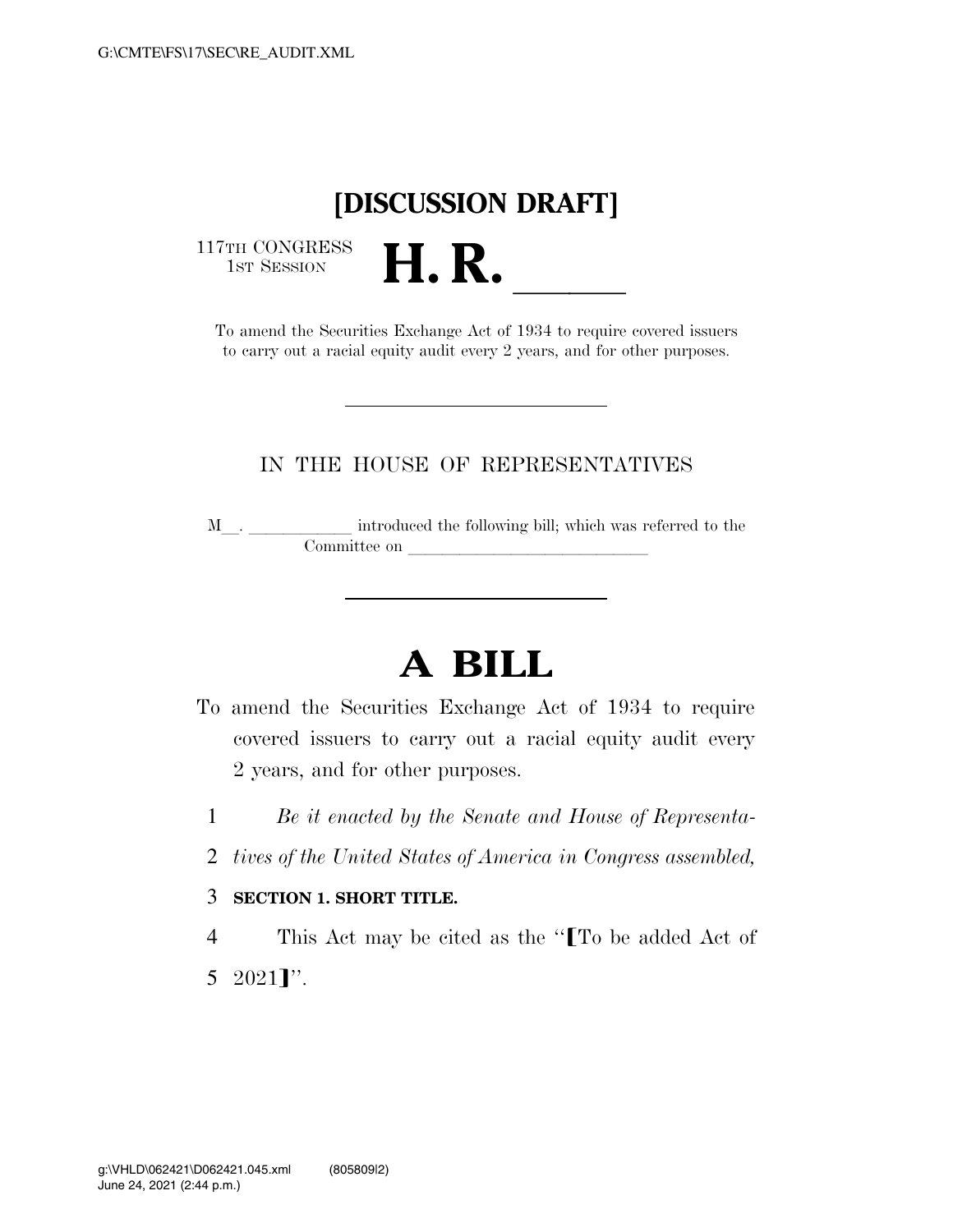$\mathfrak{D}$ 

# **SEC. 2. RACIAL EQUITY AUDIT.**

 (a) IN GENERAL.—The Securities Exchange Act of 1934 (15 U.S.C. 78a et seq.) is amended by inserting after section 13A the following:

# **''SEC. 13B. RACIAL EQUITY AUDIT.**

 ''(a) IN GENERAL.—Not later than the end of the 6-month period beginning on the date of enactment of this section, and every 2 years thereafter, each covered issuer shall—

10  $\frac{10}{10}$  conduct an independent audit to assess— 11  $((A)$  the issuer's policies and practices on civil rights, equity, diversity, and inclusion;

13 ''(B) how such policies and practices affect the issuer's business; and

 ''(C) whether the issuer had direct or indi- rect ties to or profited from the institution of slavery;

 ''(2) issue a report to the Commission con-taining—

20  $\cdot$  (A) all findings and determinations made in carrying out the assessments required under paragraph (1); and

 $\langle$  (B) to the extent the issuer identifies ties to or profits from the institution of slavery, a disclosure of the steps the issuer has taken to reconcile such ties or profits; and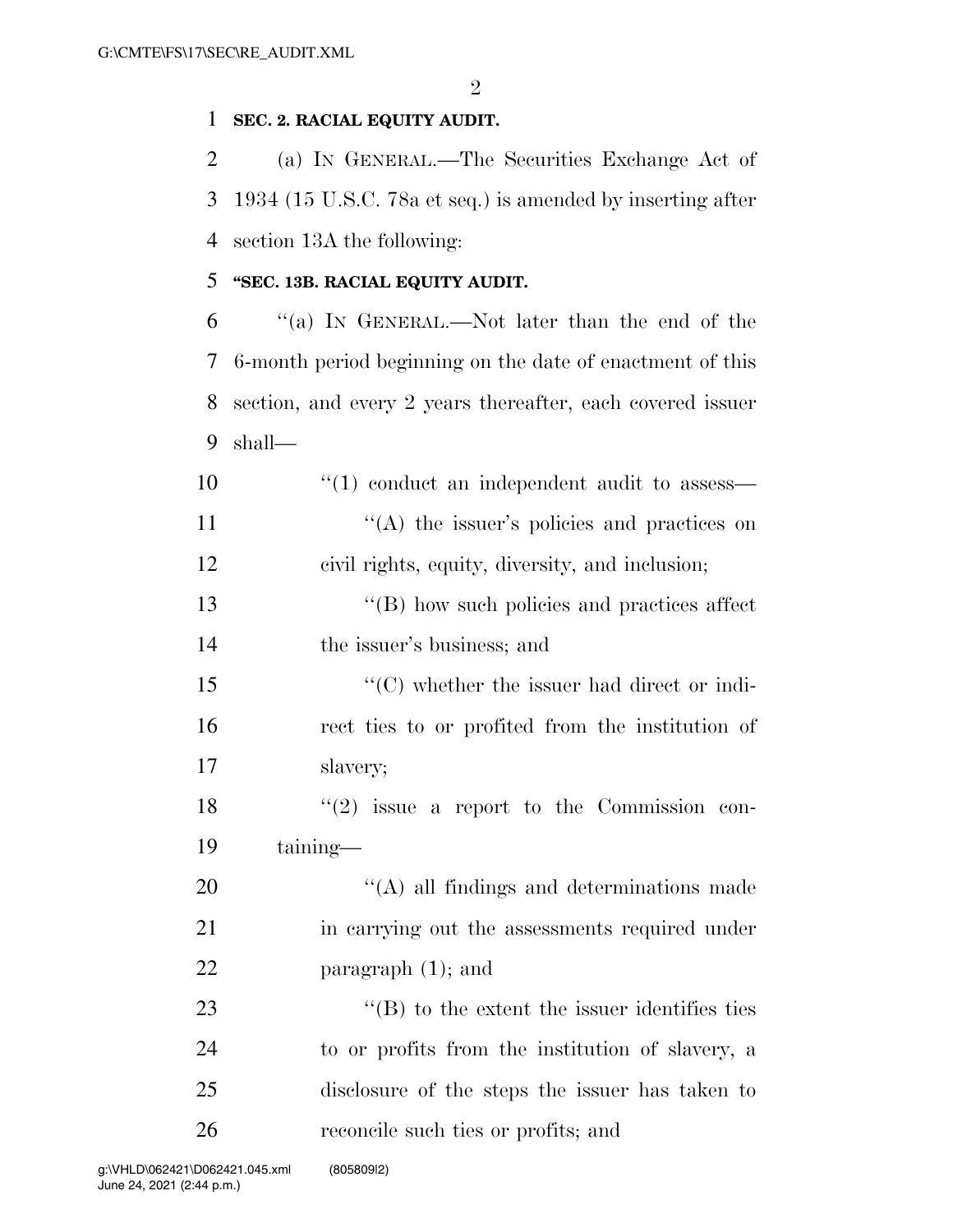1 ''(3) make the report described under para- graph (2) available to the public, including on a website of the issuer.

''(b) FAILURE TO ISSUE REPORT.—

 ''(1) FINE.—Any covered issuer that fails to 6 issue a report required under subsection  $(a)(2)$ , or that reports false, misleading, or inaccurate informa- tion on such a report, shall be fined by the Commis- sion in an amount of \$20,000 per day until the re- port is issued, or until the report is corrected to not be false, misleading, or inaccurate, as applicable.

12 "(2) TRANSFER OF AMOUNTS.—The Commis- sion shall transfer all fines collected pursuant to paragraph (1) to the Secretary of the Treasury and the Secretary shall, without further appropriation, use such funds to carry out the duties of the Office of Reparations Programs.

 ''(c) COVERED ISSUER DEFINED.—In this section, the term 'covered issuer' means an issuer that—

 $\qquad$   $\qquad$   $\qquad$   $\qquad$   $\qquad$   $\qquad$   $\qquad$   $\qquad$   $\qquad$   $\qquad$   $\qquad$   $\qquad$   $\qquad$   $\qquad$   $\qquad$   $\qquad$   $\qquad$   $\qquad$   $\qquad$   $\qquad$   $\qquad$   $\qquad$   $\qquad$   $\qquad$   $\qquad$   $\qquad$   $\qquad$   $\qquad$   $\qquad$   $\qquad$   $\qquad$   $\qquad$   $\qquad$   $\qquad$   $\qquad$   $\qquad$ 

21 section 13(a) or  $15(d)$ ; and

22  $\frac{1}{2}$   $\frac{1}{2}$  has more than 100 employees.".

(b) OFFICE OF REPARATIONS PROGRAMS.—Chapter

3 of title 31, United States Code, is amended—